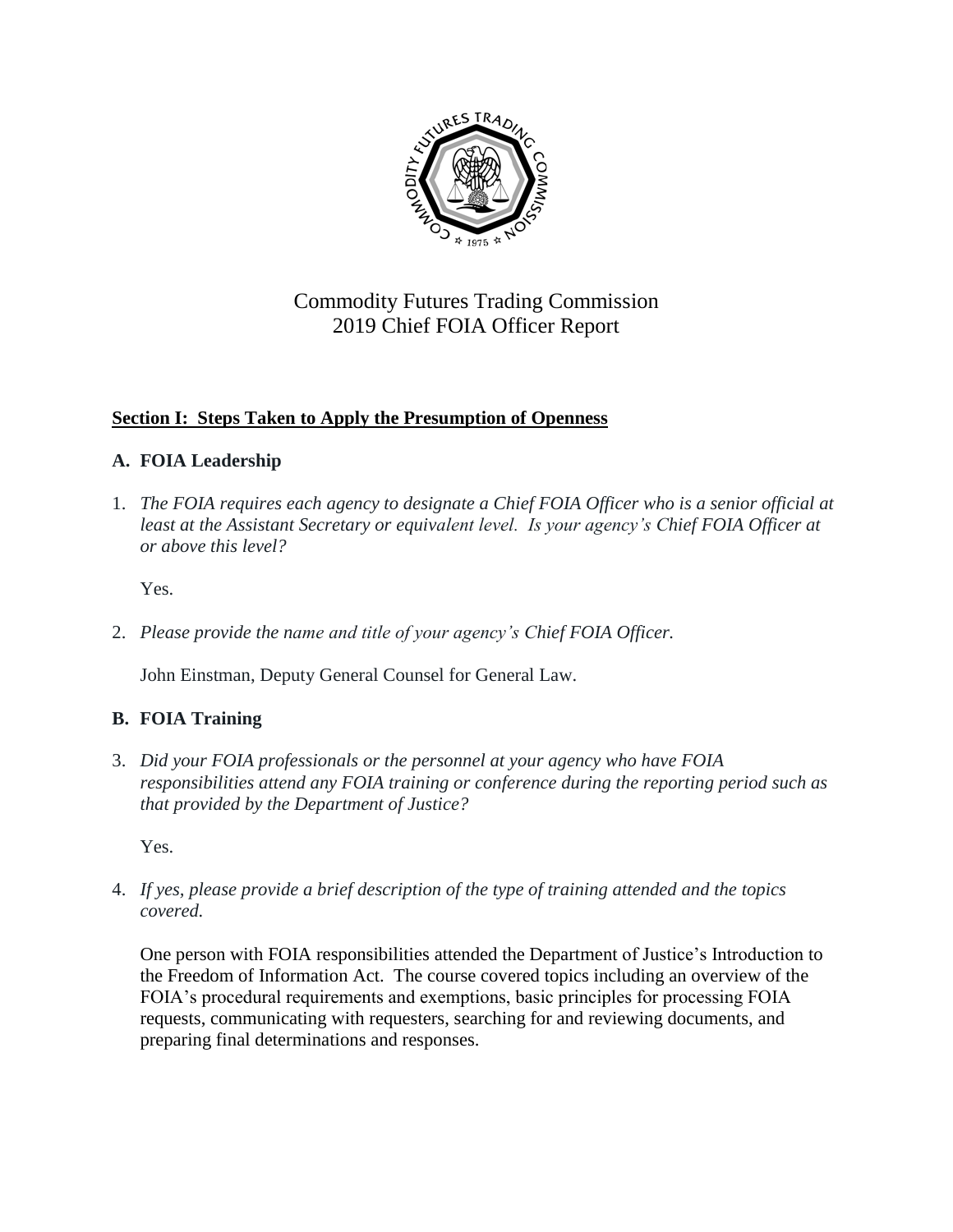5. *Provide an estimate of the percentage of your FOIA professionals and staff with FOIA responsibilities who attended substantive FOIA training during this reporting period.*

Substantive FOIA training was attended by one third of the CFTC's FOIA professionals during the reporting period.

6. *OIP has [directed agencies](http://www.justice.gov/oip/oip-guidance-9) to "take steps to ensure that all of their FOIA professionals attend substantive FOIA training at least once throughout the year." If your response to the previous question is that less than 80% of your FOIA professionals attended training, please explain your agency's plan to ensure that all FOIA professionals receive or attend substantive FOIA training during the next reporting year.* 

The agency FOIA program staff was very small and consisted of two FTE's and one contractor. Over the course of the year, all three of these professionals left the agency. The agency has been using a small percentage of the time of three FTE's who work in other areas in the interim, one of whom attended the training discussed above. An additional FTE applied for the training, but the course was full. The agency has loaded the Department of Justice FOIA e-Learning Modules for FOIA into the CFTC Learning Management System, and we expect that the professionals assisting with FOIA will take this training in the upcoming year.

### **C. Outreach**

7. *Did your FOIA professionals engage in any outreach or dialogue with the requester community or open government groups regarding your administration of the FOIA*?

No.

### **D. Other Initiatives**

8. *Describe any efforts your agency has undertaken to inform non-FOIA professionals of their obligations under the FOIA. In 2016, the Department publicized FOIA-related performance standards for employees that have any role in administering the FOIA, including non-FOIA professionals. Please also indicate whether your agency has considered including FOIArelated performance standards in employee work plans for employees who have any role in administering the FOIA.* 

Agency Counsel trained two new Commissioners on FOIA processing and their FOIA obligations. As noted above, the agency lost all members of its FOIA team in Fiscal Year 2018. The agency hired one FOIA professional who started in mid-April, and we expect that individual to train non-FOIA professionals on their obligations under the FOIA. If the agency is able to fill the remaining FOIA positions, we will also focus on working with Human Resources to consider whether it is feasible to include FOIA-related performance standards in employee work plans for employees who have any role in administering the FOIA.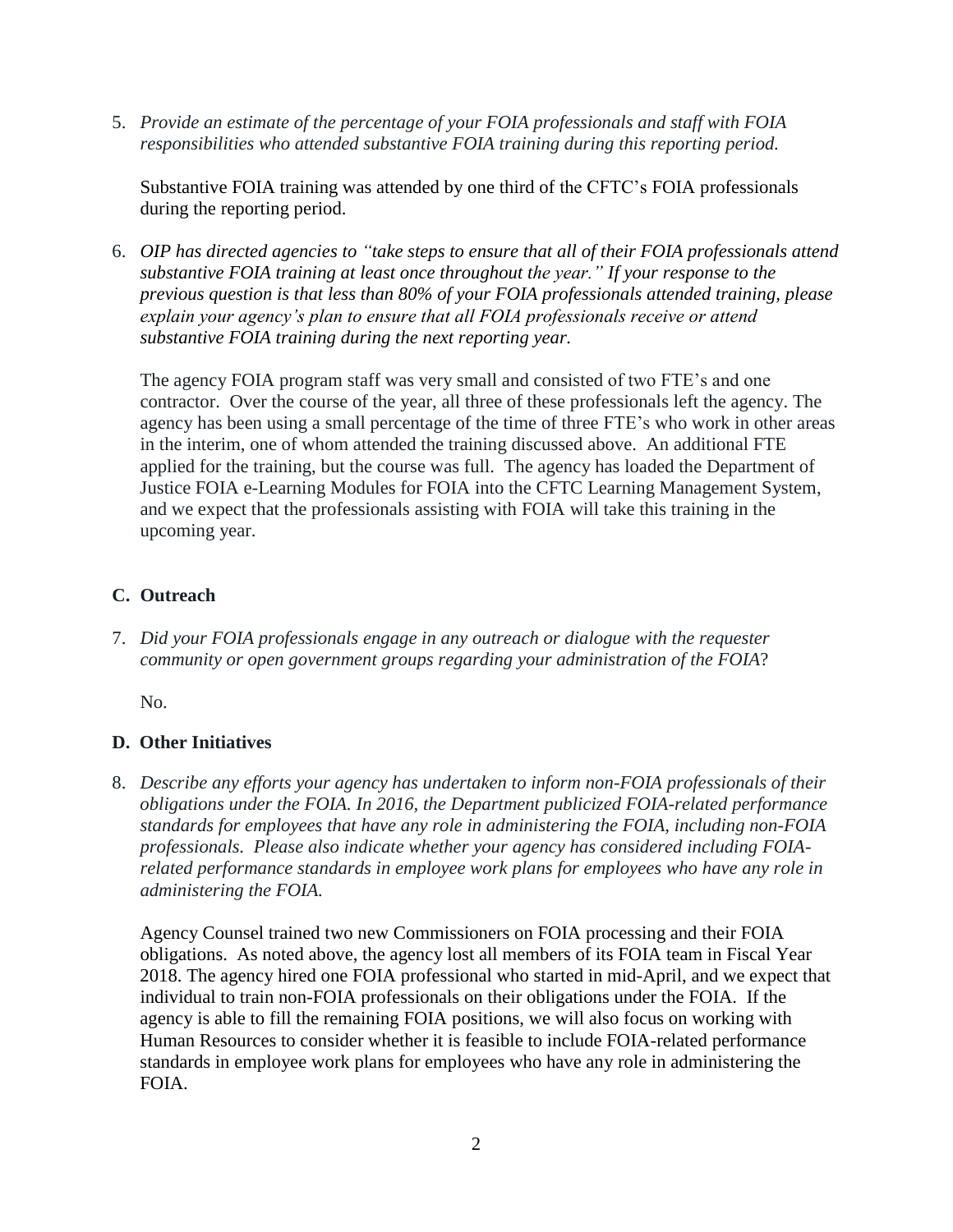9. *If there are any other initiatives undertaken by your agency to ensure that the presumption of openness is being applied, please describe them here.*

The agency holds open meetings, roundtables, and Advisory Committee meetings. In addition to providing access in person and via dial-in, the agency posts statements, documents, and transcripts on-line to improve transparency and openness [\(http://www.cftc.gov/PressRoom/Events/CommissionMeetings/index.htm\)](http://www.cftc.gov/PressRoom/Events/CommissionMeetings/index.htm). The agency also provides notice of external meetings concerning the Dodd-Frank Act and provides information about the date, time, attendees, and topic [\(http://www.cftc.gov/LawRegulation/DoddFrankAct/ExternalMeetings/index.htm\)](http://www.cftc.gov/LawRegulation/DoddFrankAct/ExternalMeetings/index.htm). Also, the agency uses social media platforms such as Twitter to share information with the public [\(https://twitter.com/cftc\)](https://twitter.com/cftc).

#### **Section II: Steps Taken to Ensure that Your Agency Has an Effective System in Place for Responding to Requests**

1. *For Fiscal Year 2018, what was the average number of days your agency reported for adjudicating requests for expedited processing? Please see Section VIII.A. of your agency's Fiscal Year 2018 Annual FOIA Report.* 

The average number of days for adjudicating requests for expedited processing was 4.25.

2. *If your agency's average number of days to adjudicate requests for expedited processing was above ten calendar days, please describe the steps your agency will take to ensure that requests for expedited processing are adjudicated within ten calendar days or less.*

N/A.

3. *During the reporting period, did your agency conduct a self-assessment of its FOIA program? If so, please describe the methods used, such as reviewing Annual Report data, using active workflows and track management, reviewing and updating processing procedures, etc.*

No.

4. *The FOIA Improvement Act of 2016 requires additional notification to requesters about the services provided by the agency's FOIA Public Liaison. Please provide an estimate of the number of times requesters sought assistance from your agency's FOIA Public Liaison during FY 2018 (please provide a total number or an estimate of the number).* 

The agency has a very low demand for FOIA requester services. Each requester is given the direct extension to contact the FOIA professional who is processing their request. Therefore, most questions are handled directly by the FOIA professional with the most knowledge of the request. We estimate that the FOIA Public Liaison received less than ten requests for assistance.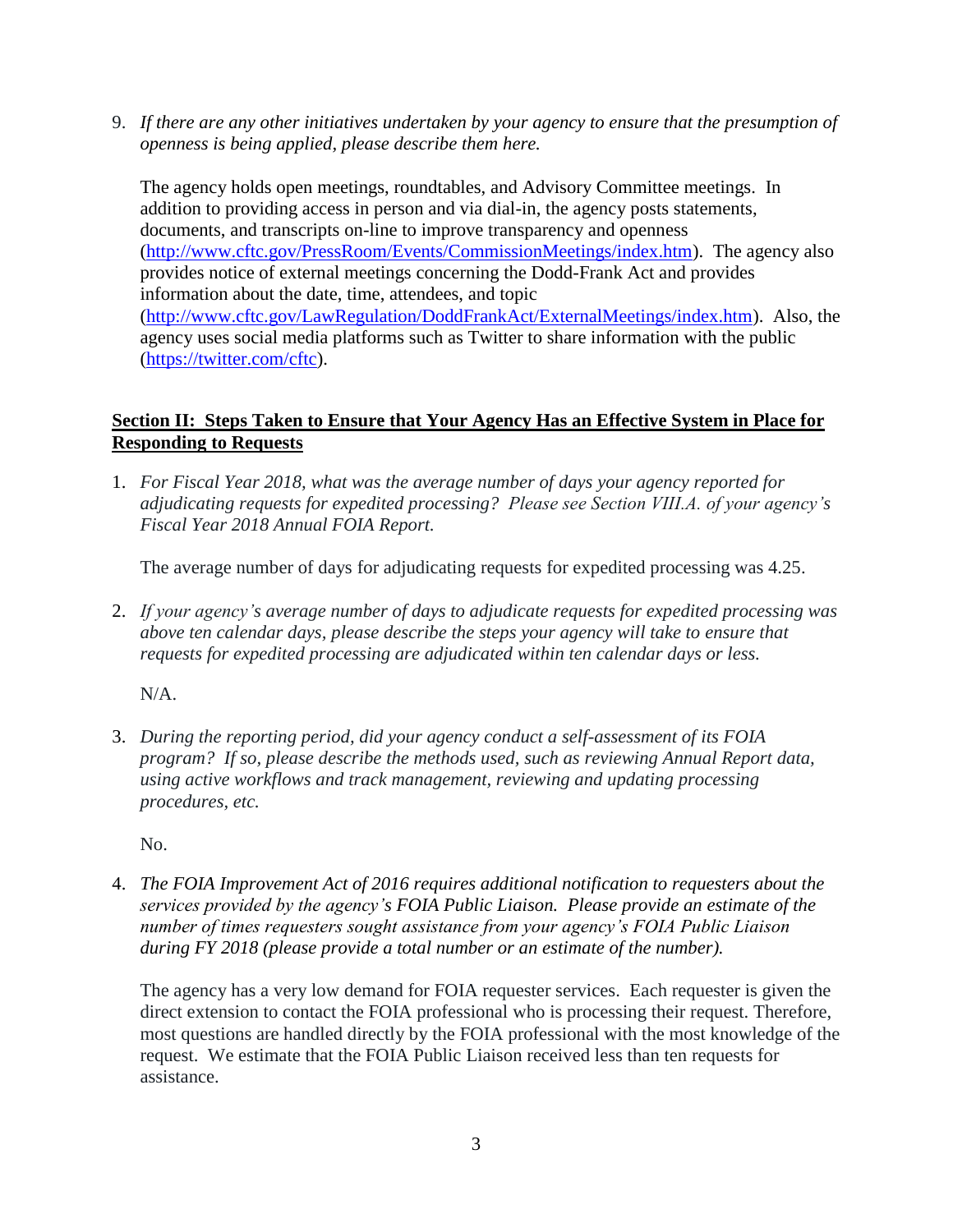5. *Please describe the best practices used to ensure that your FOIA system operates efficiently and effectively and any challenges your agency faces in this area.* 

As noted above, the agency lost its entire FOIA staff over the reporting period. Although this has been our greatest challenge, we have hired a new staff member who started in mid-April, and that individual will be tasked with making improvements to the program.

#### **Section III: Steps Taken to Increase Proactive Disclosures**

1. *Provide examples of material that your agency has proactively disclosed during the past year, including links to the posted material.*

The agency continues to make proactive disclosures on the agency's website in connection with the numerous Dodd-Frank Act rulemakings. Pursuant to its transparency policy, the agency continues to list all meetings with outside stakeholders. The agency regularly posts No-Action Letters, Interpretative Letters and Exemptive Letters on the agency website to inform the public on various agency matters. Finally, the agency's press office routinely posts advisory notices, speeches, testimony, notices of enforcement actions, and other materials of interest on the agency website. Links to these records are provided on the agency's homepage [\(http://www.cftc.gov/index.htm\)](http://www.cftc.gov/index.htm).

In addition, the agency routinely proactively discloses materials to assist the public including:

<http://www.cftc.gov/MarketReports/CommitmentsofTraders/index.htm> <http://www.cftc.gov/MarketReports/SwapsReports/index.htm> <http://www.cftc.gov/MarketReports/CottonOnCall/index.htm> <http://www.cftc.gov/MarketReports/BankParticipationReports/index.htm> <http://www.cftc.gov/MarketReports/financialfcmdata/index.htm> <http://www.cftc.gov/MarketReports/NetPositionChangesData/index.htm> <http://www.cftc.gov/MarketReports/StaffReportonMay6MarketEvents/index.htm> <http://www.cftc.gov/International/InternationalInitiatives/index.htm>

2. *Please describe how your agency identifies records that have been requested and released three or more times (and are therefore required to be proactively disclosed pursuant to 5 U.S.C. §552(a)(2)(D)).* 

The agency routinely monitors its FOIA logs to determine if records have been frequently requested. However, the agency does not receive a high volume of requests that fall into this category.

3. *Beyond posting new material, is your agency taking steps to make the posted information more useful to the public, especially to the community of individuals who regularly access your agency's website?* 

Yes.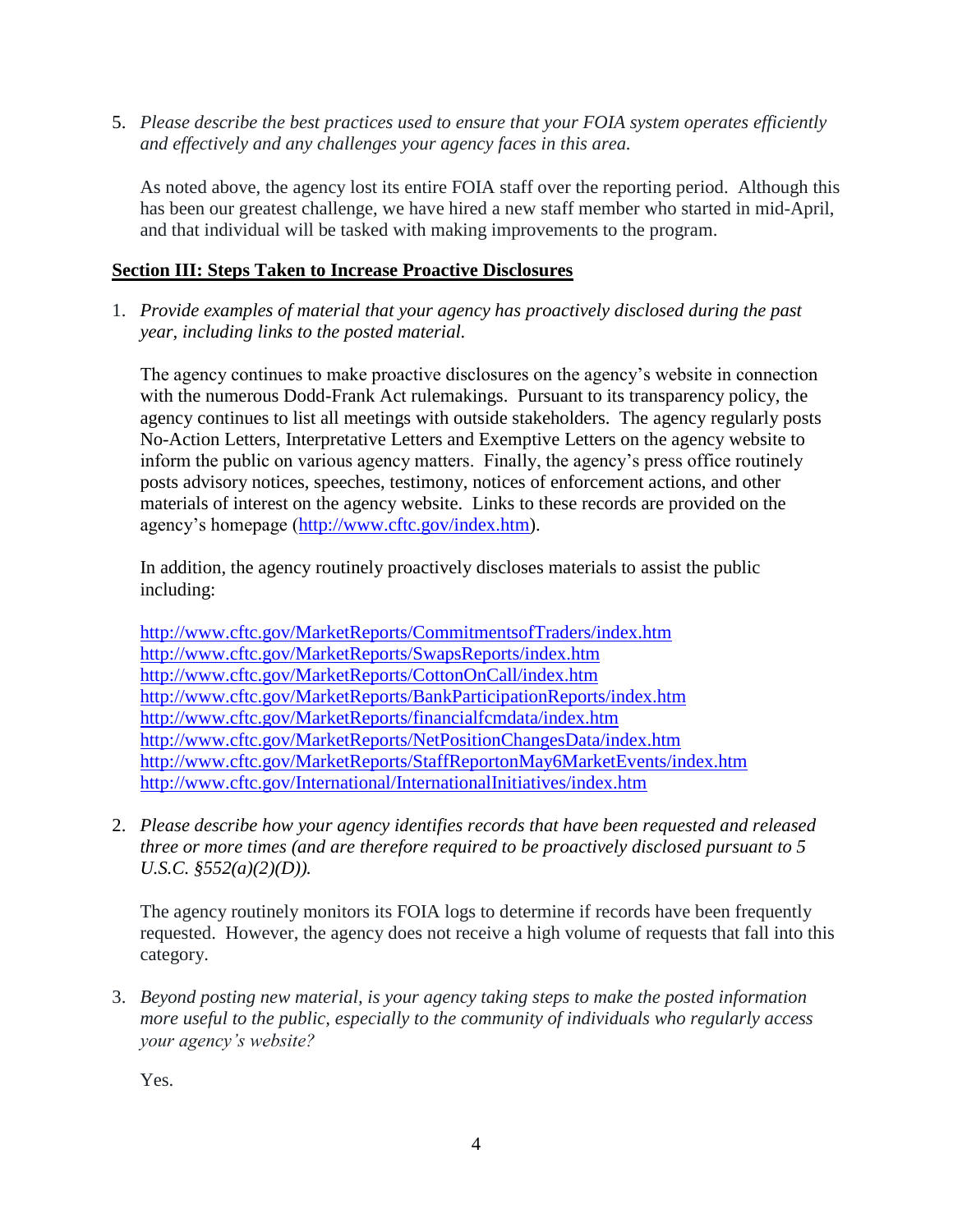#### 4. *If yes, please provide examples of such improvements*.

The agency website was completely redesigned in 2016 and features easy access to important information and events at the agency, efficient site navigation, and dynamic dropdown menus for primary and secondary navigation, all of which provide greater transparency of agency actions.

In addition to efficient website navigation, the agency has taken other steps to increase proactive disclosure. For example, the agency's program offices routinely provide updated market data [\(http://www.cftc.gov/MarketReports/index.htm\)](http://www.cftc.gov/MarketReports/index.htm), industry filings and information about new regulatory developments [\(http://www.cftc.gov/IndustryOversight/IndustryFilings/index.htm\)](http://www.cftc.gov/IndustryOversight/IndustryFilings/index.htm).

For instance, the Dodd-Frank Act created new entities, Swap Data Repositories ("SDRs"), to provide central facilities for swap data reporting and recordkeeping. The agency's website includes a page on these entities, including FAQs and instructions on how to apply for SDR status [\(http://www.cftc.gov/IndustryOversight/DataRepositories/index.htm\)](http://www.cftc.gov/IndustryOversight/DataRepositories/index.htm). The agency allows anyone in the world to sign up on the agency's website to receive updates on specific or all information that is posted on the website. For example, more than 25,000 people receive the agency's press releases, 24,000 received federal register notices and 16,000 received any letter the agency posts to the website. Further, all of the agency's releases are instantly tweeted and posted on Facebook. To date, the agency has over 15,000 Facebook followers and over 37,000 Twitter followers.

The Office of External Affairs is the Commission's primary public-facing office that provides honest, timely and useful information across all communication platforms in order to serve internal and external stakeholders in all sectors to accomplish and facilitate the Commission's mission. OPA proactively conducts outreach and creates messages designed to raise awareness of the CFTC brand in order to promote public trust. OEA also works to ensure that public meetings are accessible online via webcast or through a dial-in number.

LabCFTC is the focal point for the CFTC's efforts to promote responsible FinTech innovation and fair competition for the benefit of the American public. LabCFTC is designed to make the CFTC more accessible to FinTech innovators, and serves as a platform to inform the Commission's understanding of new technologies.

Consumers, farmers, ranchers as well as investors have benefited from the technological innovation of the markets overseen by the CFTC, and LabCFTC works with these parties to help. LabCFTC also engages with academia, students and professionals on applications of FinTech relevant in the CFTC space.

The GuidePoint program is an integral part of LabCFTC, which offers an additional, dedicated point of contact to the FinTech innovator community. GuidePoint provides FinTech innovators with a simple, direct channel to obtain feedback on inquiries in support of responsible innovation. GuidePoint also provides an opportunity to inform Commission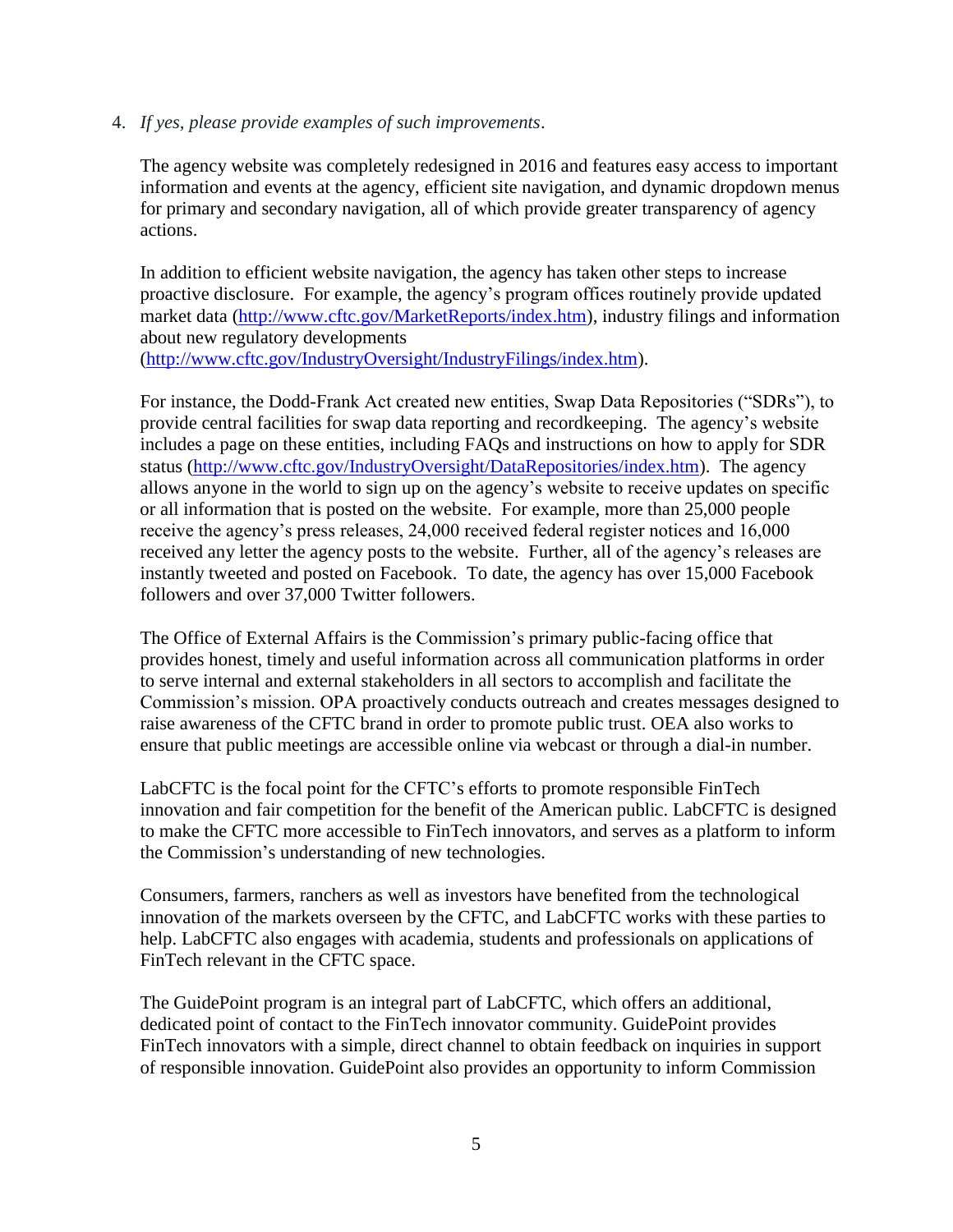staff of relevant issues and suggestions to enhance FinTech development. There is no fee to use GuidePoint.

Inquiries to GuidePoint may come from potential CFTC registrants, current CFTC registrants, or other businesses that may impact CFTC-regulated markets or market participants. Like LabCFTC, GuidePoint is technology neutral. Our mission is to engage with innovators with good ideas. In our view, all responsible innovators should have an equal opportunity to demonstrate their value, gain acceptance, and make our markets better. GuidePoint is also entity neutral. We recognize that the next big idea may originate with an established market participant or with a new start up. To that end, we endeavor to provide entities with an understanding of CFTC regulated markets, rules, and processes equivalent to that of a well-informed market participant.

GuidePoint is intended to serve the needs of those meeting the following criteria:

- A business entity or other organization engaged with FinTech or RegTech.
- U.S.-based companies and business entities.
- Foreign-country based companies looking to do business in the United States.
- Trade groups and other organizations engaged with FinTech or RegTech businesses.
- Representatives of any of the above.
- 5. *Please describe the best practices used to improve proactive disclosures and any challenges your agency faces in this area.*

The CFTC takes a proactive response in coordinating media relations. The Commission ensures that the information is made public as soon as it is possible to do so, and adheres to legal requirements for disclosures for rulemaking and legal matters. This process requires several layers of approval to ensure that information is not disseminated before it is legally proper to do so.

The Office of Customer Education and Outreach develops and implements customer education initiatives designed to help customers protect themselves against fraud and other violations of the commodities laws.

#### **Section IV: Steps Taken to Greater Utilize Technology**

1. *Is your agency leveraging technology to facilitate efficiency in conducting searches,*  including searches for emails? If so, please describe the type of technology used. If not, *please explain why and please describe the typical search process used instead.* 

The FOIA staff work with our forensics team to use technology to conduct efficient searching for FOIA requests, including searches for email. The forensic team captures the data and provides it to FOIA staff for review in Relativity.

2. *OIP issued guidance in 2017 encouraging agencies to regularly review their FOIA websites to ensure that they contain essential resources and are informative and user-friendly. Has*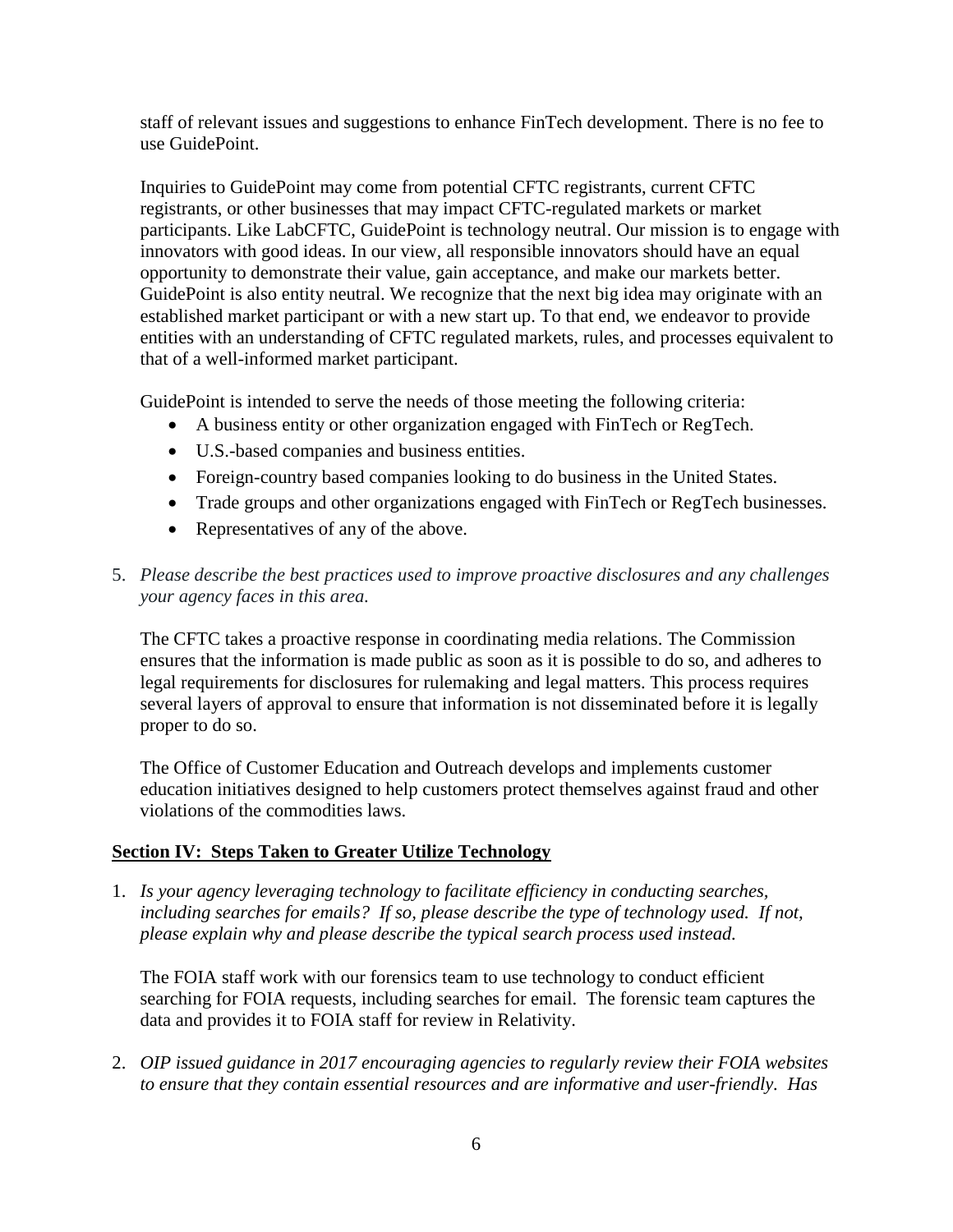*your agency reviewed its FOIA website(s) during the reporting period to ensure it addresses the elements noted in the guidance?* 

No.

3. *Did your agency successfully post all four quarterly reports for Fiscal Year 2018?* 

No. As noted above, the FOIA staff all departed the agency over the course of the year, and the interim staff assisting have focused on processing FOIA requests. However, we were able to successfully post one quarterly report in Fiscal Year 2018.

4. *If your agency did not successfully post all quarterly reports, with information appearing on FOIA.gov, please explain why and provide your agency's plan for ensuring that such reporting is successful in Fiscal Year 2019.* 

The agency has hired a new FOIA professional who started in mid-April. This individual will be tasked with ensuring that the reports are posted.

5. *The FOIA Improvement Act of 2016 requires all agencies to post the raw statistical data used to compile their Annual FOIA Reports. Please provide the link to this posting for your agency's Fiscal Year 2017 Annual FOIA Report and, if available, for your agency's Fiscal Year 2018 Annual FOIA Report.* 

The link to the raw data for Fiscal Year 2017 can be found here: <https://www.cftc.gov/FOI/foiareadingrooms.html>

6. *Please describe the best practices used in greater utilizing technology and any challenges your agency faces in this area.*

The agency continues to further its best practices in utilizing technology, particularly through the increased use of forensics tools. Our greatest challenge is centered on a lack of resources.

#### **Section V: Steps Taken to Improve Timeliness in Responding to Requests and Reducing Backlogs**

#### **A. Simple Track**

1. *Does your agency utilize a separate track for simple requests?*

Yes.

2. *If your agency uses a separate track for simple requests, was the agency overall average number of days to process simple requests twenty days or fewer in Fiscal Year 2018*?

No. The average number of days to process simple perfected requests in Fiscal Year 2018 was 34 days.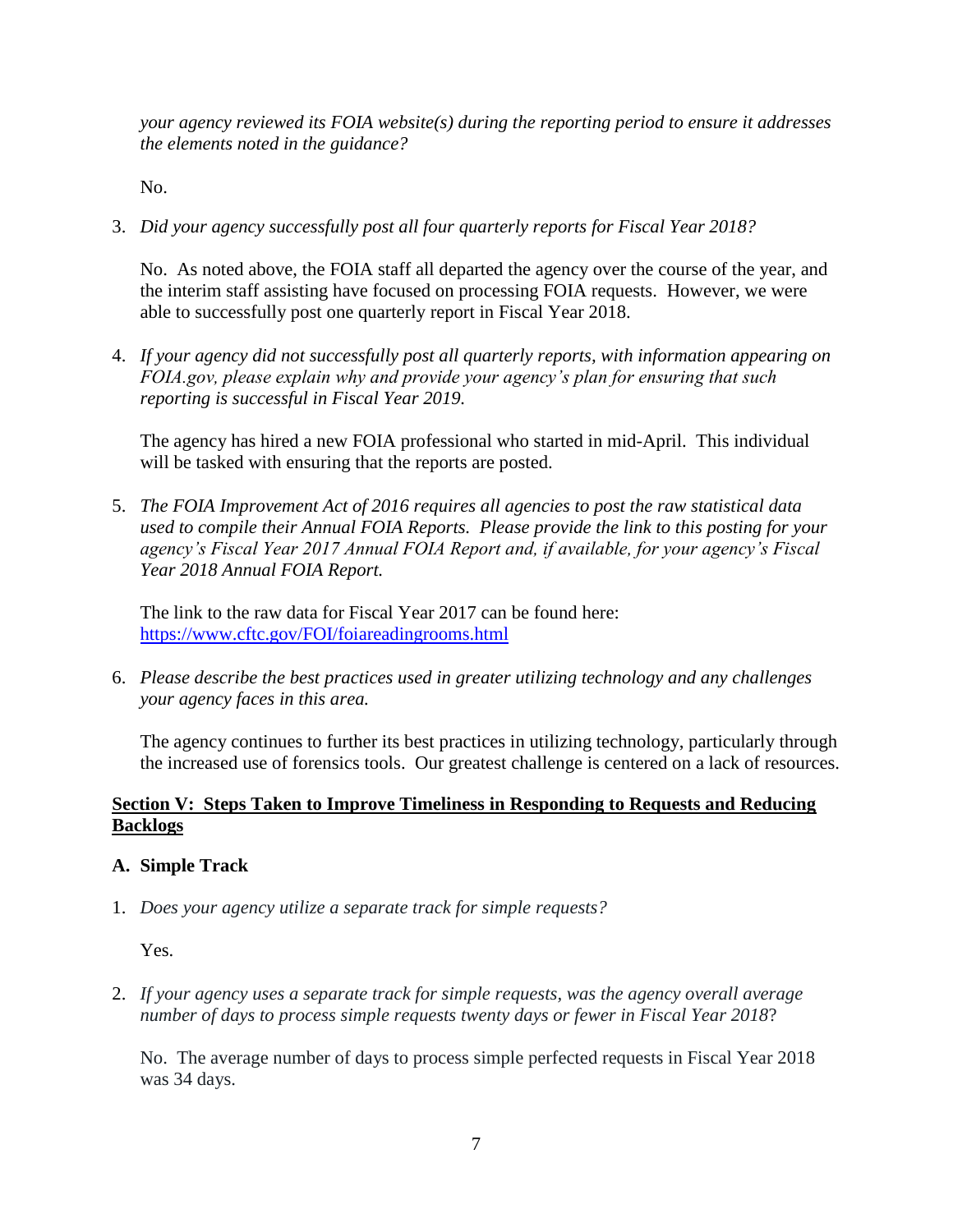3. *Please provide the percentage of requests processed by your agency in Fiscal Year 2018 that were placed in your simple track.* 

65%

4. *If your agency does not track simple requests separately, was the average number of days to process all non-expedited requests twenty working days or fewer?* 

N/A.

#### **B. Backlogs**

### **BACKLOGGED REQUESTS**

5. *If your agency had a backlog of requests at the close of Fiscal Year 2018, did that backlog decrease as compared with the backlog reported at the end of Fiscal Year 2017?*

No, the backlog increased from 15 in FY 17 to 33 in FY 18.

6. *If not, did your agency process more requests during Fiscal Year 2018 than it did during Fiscal Year 2017*?

No.

- 7. *If your agency's request backlog increased during Fiscal Year 2018, please explain why and describe the causes that contributed to your agency not being able reduce its backlog. When doing so, please also indicate if any of the following were contributing factors:*
	- *An increase in the number of incoming requests.*
	- *A loss of staff.*
	- *An increase in the complexity of the requests received. If possible, please provide examples or briefly describe the types of complex requests contributing to your backlog increase.*
	- *Any other reasons – please briefly describe or provide examples when possible.*

As discussed above, the entire FOIA staff left during the Fiscal Year. Despite the loss of staff, the backlog only increased by 6 requests. We anticipate that with additional staff, we will be able to decrease the backlog.

8. *If you had a request backlog please report the percentage of requests that make up the backlog out of the total number of requests received by your agency in Fiscal Year 2018. If your agency has no request backlog, please answer with "N/A."* 

The backlog makes up 24.6% of the requests received.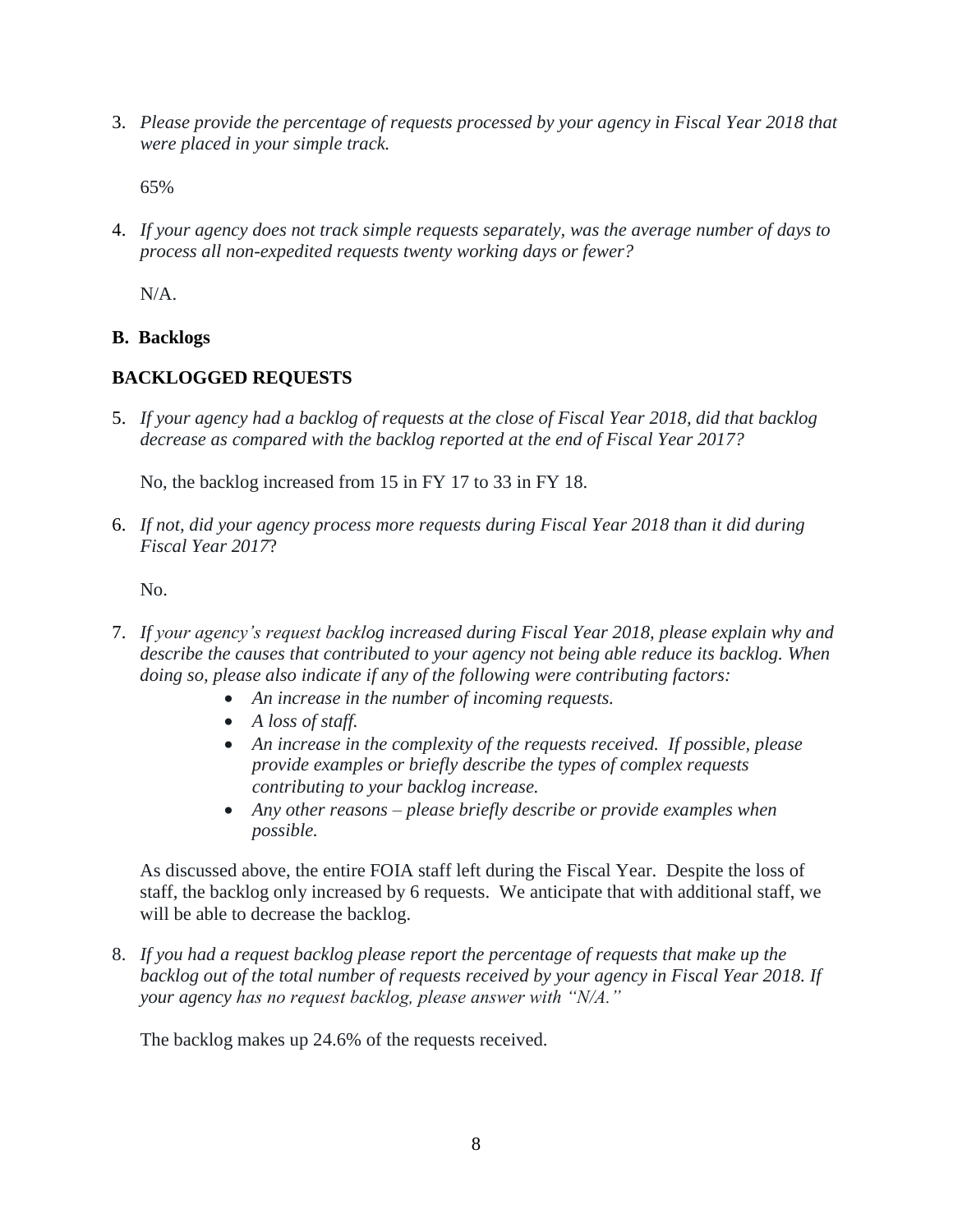### **BACKLOGGED APPEALS**

9. *If your agency had a backlog of appeals at the close of Fiscal Year 2018, did that backlog decrease as compared with the backlog reported at the end of Fiscal Year 2017?* 

The agency did not have backlogged appeals in Fiscal Year 2017 or 2018.

10. *If not, did your agency process more appeals during Fiscal Year 2018 than it did during Fiscal Year 2017*?

#### N/A.

- 11. *If your agency's appeal backlog increased during Fiscal Year 2018, please explain why and describe the causes that contributed to your agency not being able to reduce its backlog. When doing so, please also indicate if any of the following were contributing factors:* 
	- *An increase in the number of incoming requests.*
	- *A loss of staff.*
	- *An increase in the complexity of the requests received. If possible, please provide examples or briefly describe the types of complex requests contributing to your backlog increase.*
	- *Any other reasons – please briefly describe or provide examples when possible.*

N/A.

12. *If you had an appeal backlog please report the percentage of appeals that make up the backlog out of the total number of appeals received by your agency in Fiscal Year 2018. If your agency did not receive any appeals in Fiscal Year 2018 and/or has no appeal backlog, please answer with "N/A."* 

The agency has no backlogged appeals.

### **C. Backlog Reduction Plans**

13. *In the 2018 guidelines for Chief FOIA Officer Reports, any agency with a backlog of over 1000 requests in Fiscal Year 2017 was asked to provide a plan for achieving backlog reduction in the year ahead. Did your agency implement a backlog reduction plan last year? If so, describe your agency's efforts in implementing this plan and note if your agency was able to achieve backlog reduction in Fiscal Year 2018?* 

N/A.

14. *If your agency had a backlog of more than 1,000 requests in Fiscal Year 2018, what is your agency's plan to reduce this backlog during Fiscal Year 2019?* 

N/A.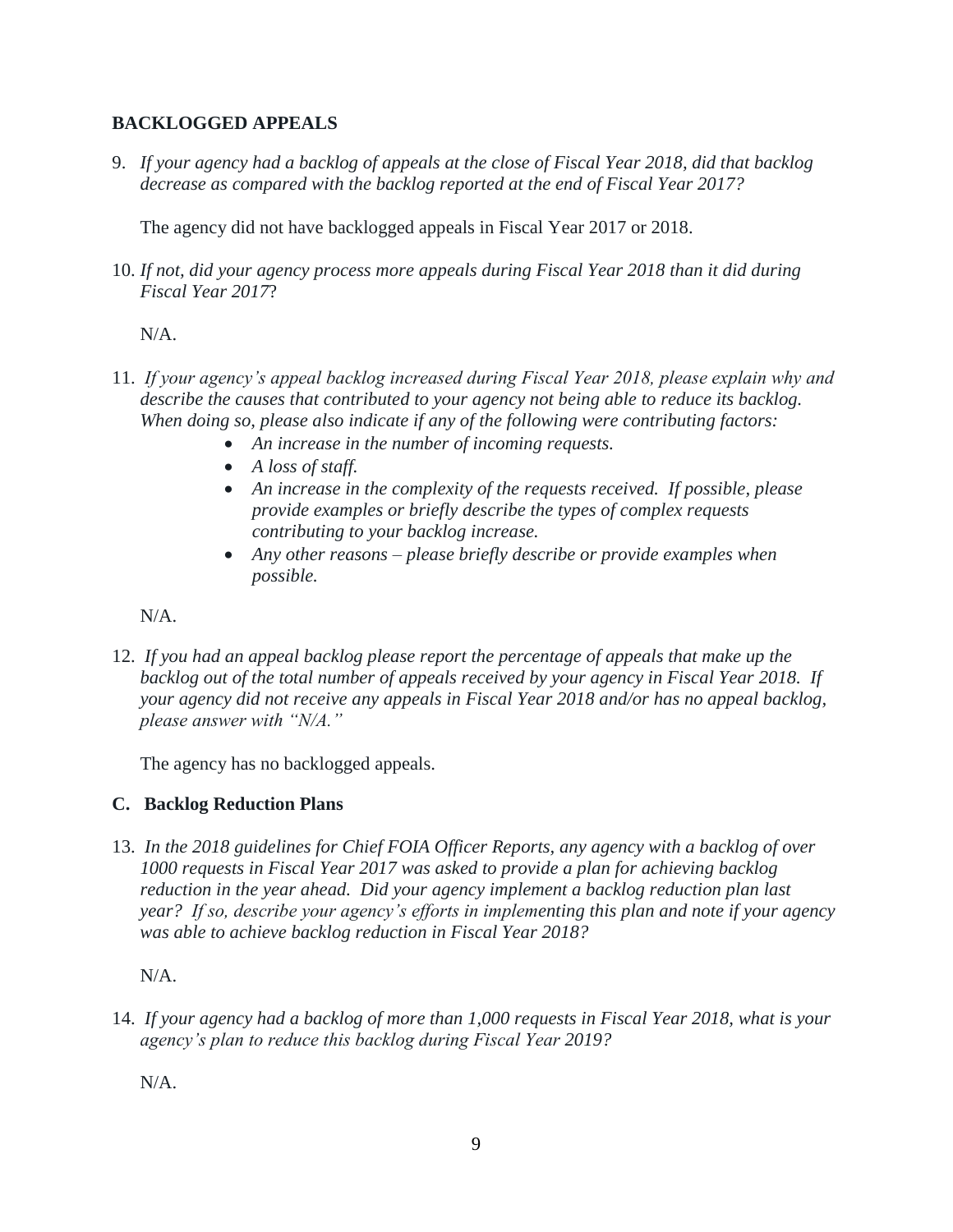#### **D. Status of Oldest Requests, Appeals, and Consultations**

#### **OLDEST REQUESTS**

15. *In Fiscal Year 2018, did your agency close the ten oldest requests that were reported pending in your Fiscal Year 2017 Annual FOIA Report?* 

Yes.

16. If *no, please provide the number of these requests your agency was able to close by the end of the fiscal year, as listed in Section VII.E of your Fiscal Year 2018 Annual FOIA Report. If you had less than ten total oldest requests to close, please indicate that.* 

N/A.

- 17. *Of the requests your agency was able to close from your ten oldest, please indicate how many of these were closed because the request was withdrawn by the requester. If any were closed because the request was withdrawn, did you provide any interim responses prior to the withdrawal?*
- 18. *Beyond work on the ten oldest requests, please describe any steps your agency took to reduce the overall age of your pending requests.*

The agency engaged in more outreach to requesters to narrow the scope of large requests.

#### **TEN OLDEST APPEALS**

19. *In Fiscal Year 2018, did your agency close the ten oldest appeals that were reported pending in your Fiscal Year 2017 Annual FOIA Report?* 

Yes.

20. *If no, please provide the number of these appeals your agency was able to close by the end of the fiscal year, as listed in Section VII.C.(5) of your Fiscal Year 2017 Annual FOIA Report. If you had less than ten total oldest appeals to close, please indicate that*.

N/A.

21. *Beyond work on the ten oldest appeals, please describe any steps your agency took to reduce the overall age of your pending appeals.* 

N/A.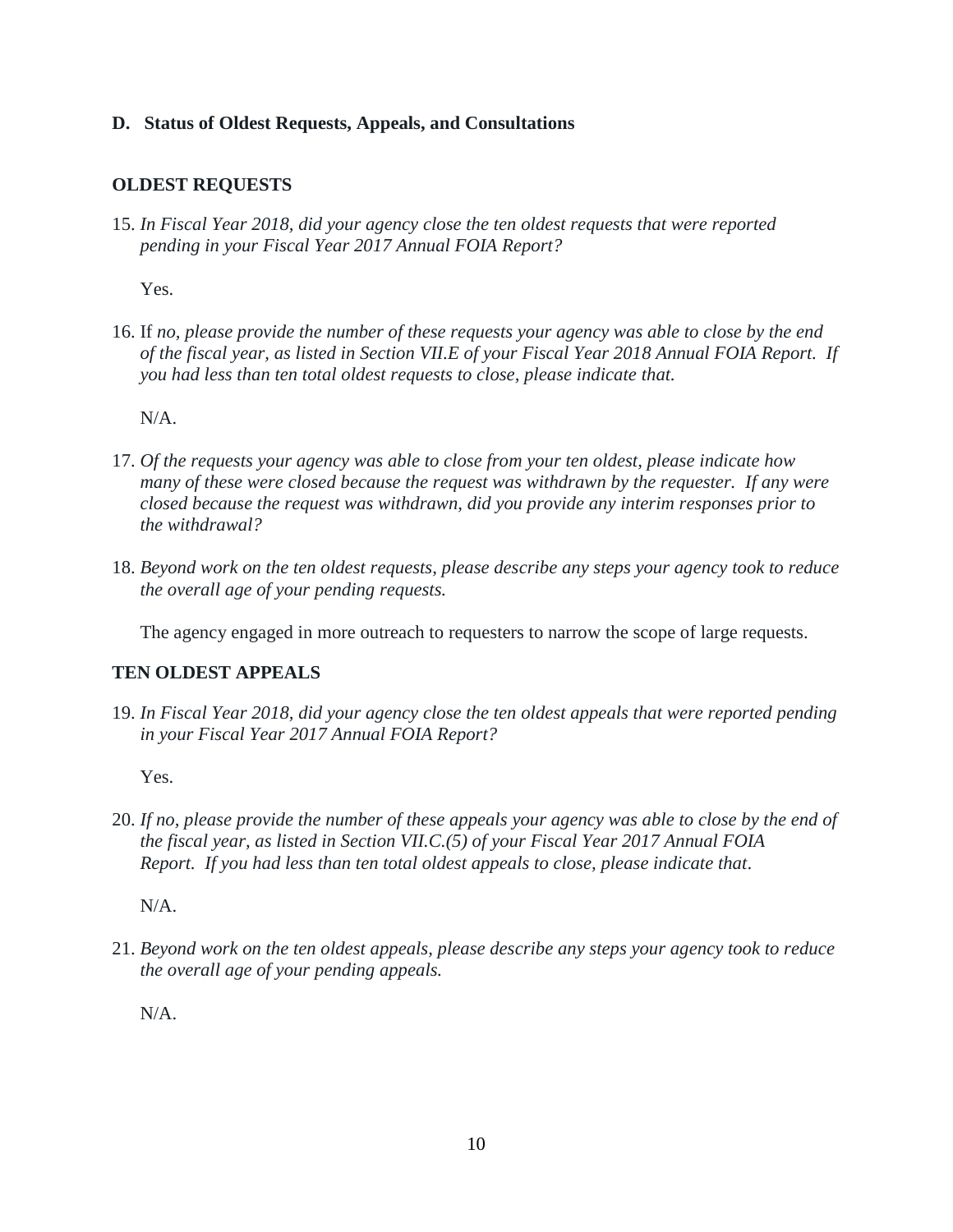#### **TEN OLDEST CONSULTATIONS**

- 22. *In Fiscal Year 2018, did your agency close the ten oldest consultations that were reported pending in your Fiscal Year 2017 Annual FOIA Report?* 
	- N/A. The agency did not have any pending consultations at the end of Fiscal Year 2017.
- 23. *If no, please provide the number of these consultations your agency was able to close by the end of the fiscal year, as listed in Section XII.C. of your Fiscal Year 2017 Annual FOIA Report. If you had fewer than ten total oldest consultations to close, please indicate that.*

 $N/A$ .

#### **E. Additional Information on Ten Oldest Requests, Appeals, and Consultations & Plans**

24. *Briefly explain any obstacles your agency faced in closing its ten oldest requests, appeals, and consultations from Fiscal Year 2018.* 

We closed our ten oldest requests.

25. *If your agency was unable to close any of its ten oldest requests because you were waiting to hear back from other agencies on consultations you sent, please provide the date the request was initially received by your agency, the date when your agency sent the consultation, and the date when you last contacted the agency where the consultation was pending.* 

N/A.

26. *If your agency did not close its ten oldest pending requests, appeals, or consultations, please provide a plan describing how your agency intends to close those "ten oldest" requests, appeals, and consultations during Fiscal Year 2018.*

The agency was unable to close one consult during the fiscal year. We expect our new staff member to focus on completing the backlogged consult.

#### **F. Success Stories**

*Out of all the activities undertaken by your agency since March 2018 to increase transparency and improve FOIA administration, please briefly describe here at least one success story that you would like to highlight as emblematic of your agency's efforts. The success story can come from any one of the five key areas. As noted above, OIP will highlight these agency success stories during Sunshine Week. To facilitate this process, all agencies should use bullets to describe their success story and limit their text to a half page. The success story is designed to be a quick summary of key achievements. A complete description of all your efforts will be contained in the body of your Chief FOIA Officer Report.*